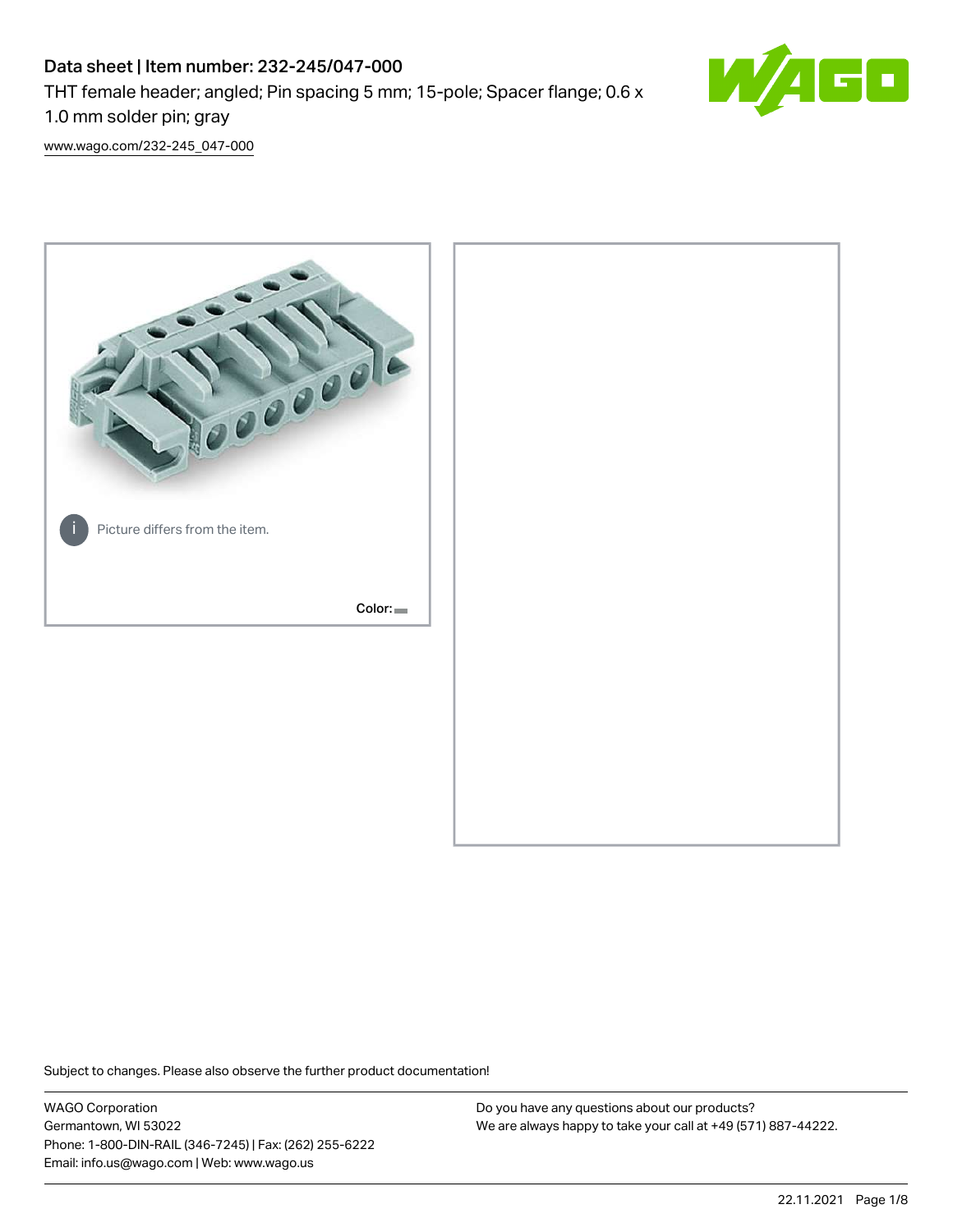



L = pole no. x pin spacing

 $L_1 = L + 3$  mm

 $L_2 = L + 8.8$  mm

 $L_3 = L + 14.8$  mm

2- to 3-pole female connectors – one latch only

# Item description

**Horizontal or vertical PCB mounting via straight or angled solder pins** 

Subject to changes. Please also observe the further product documentation! For board-to-board and board-to-wire connections

WAGO Corporation Germantown, WI 53022 Phone: 1-800-DIN-RAIL (346-7245) | Fax: (262) 255-6222 Email: info.us@wago.com | Web: www.wago.us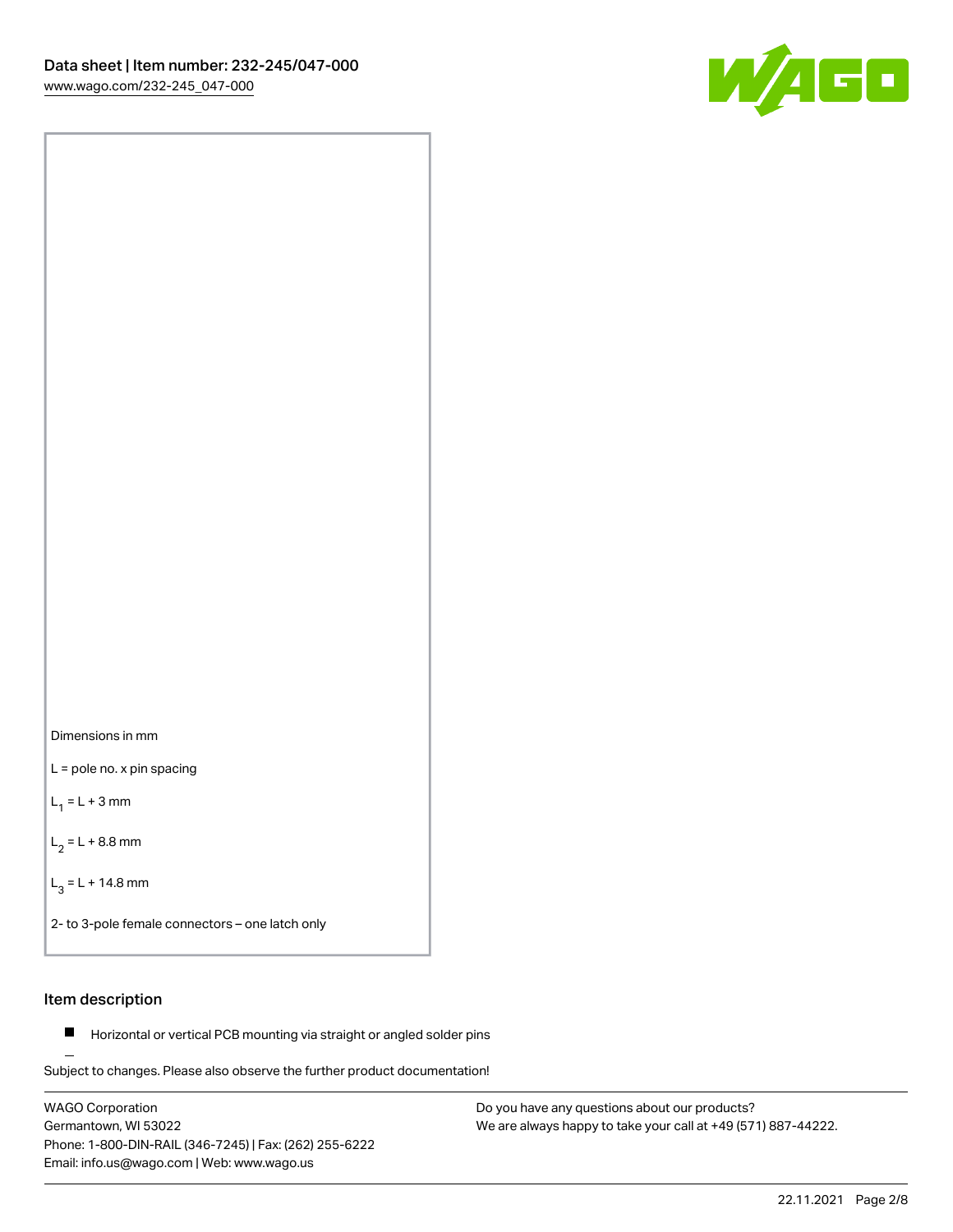

- For board-to-board and board-to-wire connections
- $\blacksquare$ Touch-proof PCB outputs
- $\blacksquare$ Easy-to-identify PCB inputs and outputs
- $\blacksquare$ With coding fingers

# Data **Notes**

| Safety information 1 | The <i>MCS – MULTI CONNECTION SYSTEM</i> includes connectors<br>without breaking capacity in accordance with DIN EN 61984. When<br>used as intended, these connectors must not be connected<br>/disconnected when live or under load. The circuit design should<br>ensure header pins, which can be touched, are not live when<br>unmated. |
|----------------------|--------------------------------------------------------------------------------------------------------------------------------------------------------------------------------------------------------------------------------------------------------------------------------------------------------------------------------------------|
| Variants:            | Other pole numbers<br>3.8 mm pin projection for male headers with straight solder pins<br>Gold-plated or partially gold-plated contact surfaces<br>Other versions (or variants) can be requested from WAGO Sales or<br>configured at https://configurator.wago.com/                                                                        |

# Electrical data

# IEC Approvals

| Ratings per                 | IEC/EN 60664-1                                                        |
|-----------------------------|-----------------------------------------------------------------------|
| Rated voltage (III / 3)     | 320 V                                                                 |
| Rated surge voltage (III/3) | 4 <sub>k</sub> V                                                      |
| Rated voltage (III/2)       | 320 V                                                                 |
| Rated surge voltage (III/2) | 4 <sub>k</sub> V                                                      |
| Nominal voltage (II/2)      | 630 V                                                                 |
| Rated surge voltage (II/2)  | 4 <sub>kV</sub>                                                       |
| Rated current               | 12A                                                                   |
| Legend (ratings)            | $(III / 2)$ $\triangle$ Overvoltage category III / Pollution degree 2 |

# UL Approvals

| Approvals per                  | UL 1059 |
|--------------------------------|---------|
| Rated voltage UL (Use Group B) | 300 V   |
| Rated current UL (Use Group B) | 15 A    |
| Rated voltage UL (Use Group D) | 300 V   |
| Rated current UL (Use Group D) | 10 A    |

Subject to changes. Please also observe the further product documentation!

| <b>WAGO Corporation</b>                                | Do you have any questions about our products?                 |
|--------------------------------------------------------|---------------------------------------------------------------|
| Germantown, WI 53022                                   | We are always happy to take your call at +49 (571) 887-44222. |
| Phone: 1-800-DIN-RAIL (346-7245)   Fax: (262) 255-6222 |                                                               |
| Email: info.us@wago.com   Web: www.wago.us             |                                                               |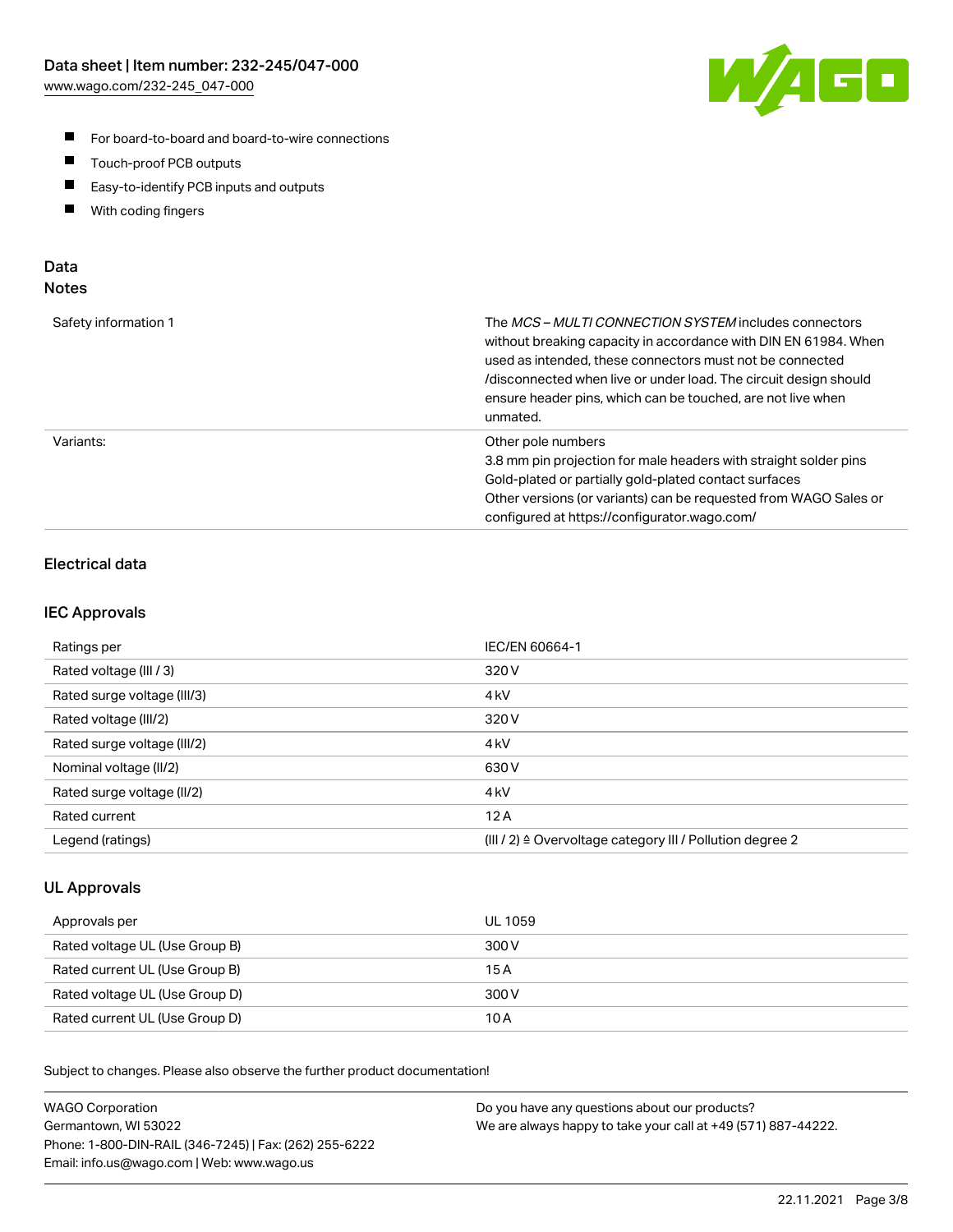

# Ratings per UL

| Rated voltage UL 1977 | 600   |
|-----------------------|-------|
| Rated current UL 1977 | . O F |

# CSA Approvals

| Approvals per                   | CSA   |
|---------------------------------|-------|
| Rated voltage CSA (Use Group B) | 300 V |
| Rated current CSA (Use Group B) | 15 A  |
| Rated voltage CSA (Use Group D) | 300 V |
| Rated current CSA (Use Group D) | 10 A  |

#### Connection data

| Total number of potentials |  |
|----------------------------|--|
| Number of connection types |  |
| Number of levels           |  |

#### Connection 1

| Number of poles | . . |
|-----------------|-----|
|                 |     |

# Physical data

| Pin spacing                          | 5 mm / 0.197 inch          |
|--------------------------------------|----------------------------|
| Width                                | 89.8 mm / 3.535 inch       |
| Height                               | 16.6 mm / 0.654 inch       |
| Height from the surface              | 11.6 mm / 0.457 inch       |
| Depth                                | 18.25 mm / 0.719 inch      |
| Solder pin length                    | $5 \,\mathrm{mm}$          |
| Solder pin dimensions                | $0.6 \times 1$ mm          |
| Drilled hole diameter with tolerance | $1.3$ <sup>(+0.1)</sup> mm |

# Mechanical data

| Mounting type | Mounting flange             |
|---------------|-----------------------------|
| Mounting type | Flush feed-through mounting |
|               | Panel mounting              |

Subject to changes. Please also observe the further product documentation!

| <b>WAGO Corporation</b>                                | Do you have any questions about our products?                 |
|--------------------------------------------------------|---------------------------------------------------------------|
| Germantown, WI 53022                                   | We are always happy to take your call at +49 (571) 887-44222. |
| Phone: 1-800-DIN-RAIL (346-7245)   Fax: (262) 255-6222 |                                                               |
| Email: info.us@wago.com   Web: www.wago.us             |                                                               |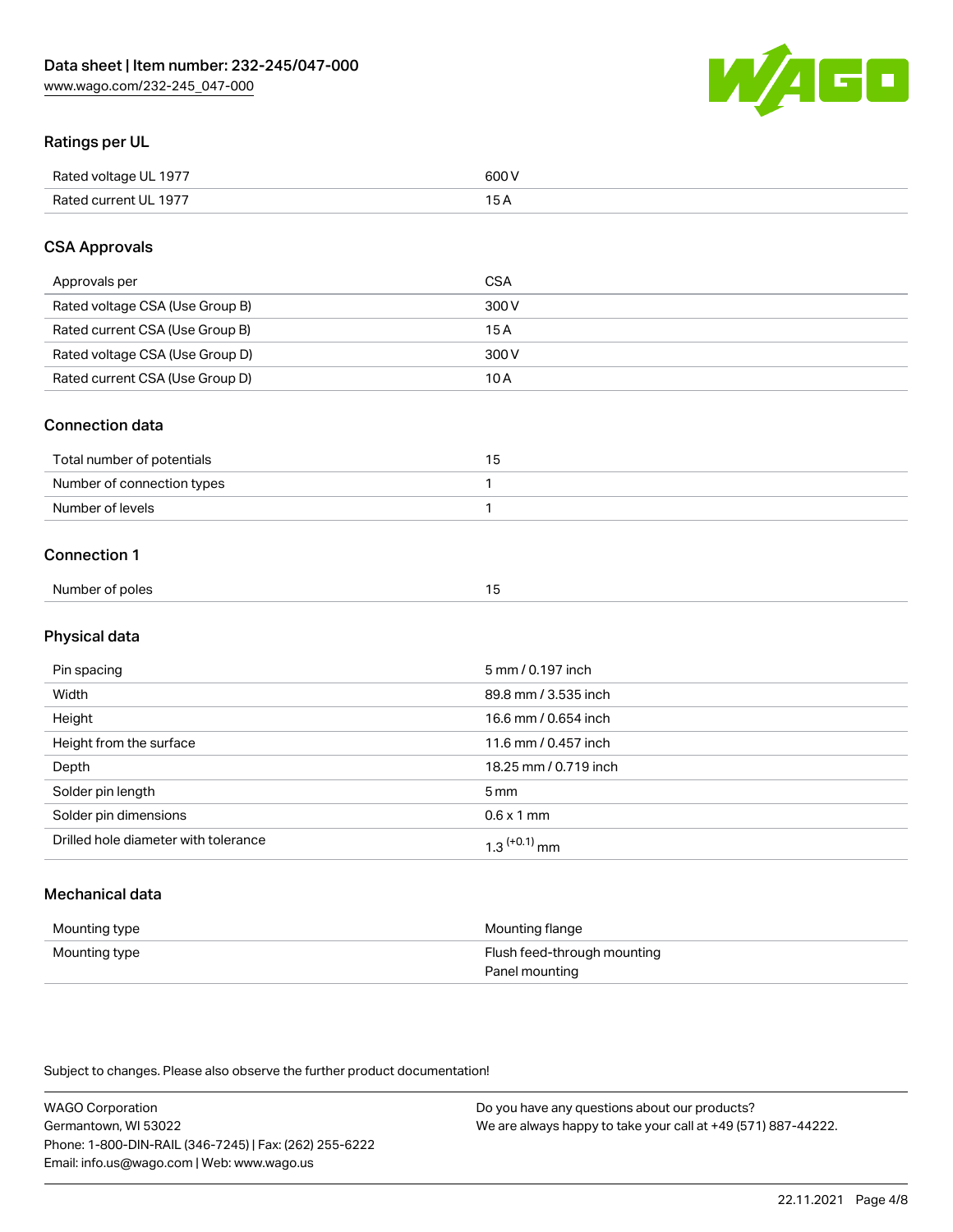

#### Plug-in connection

| Contact type (pluggable connector) | Female header |
|------------------------------------|---------------|
| Connector (connection type)        | for PCB       |
| Mismating protection               | No            |
| Mating direction to the PCB        | 0°            |
| Locking of plug-in connection      | Without       |

# PCB contact

| PCB Contact                         | тнт                                        |
|-------------------------------------|--------------------------------------------|
| Solder pin arrangement              | over the entire female connector (in-line) |
| Number of solder pins per potential |                                            |

#### Material data

| Color                       | gray             |
|-----------------------------|------------------|
| Material group              |                  |
| Insulation material         | Polyamide (PA66) |
| Flammability class per UL94 | V <sub>0</sub>   |
| Contact material            | Copper alloy     |
| Contact plating             | tin-plated       |
| Fire load                   | 0.27 MJ          |
| Weight                      | 14.8g            |

#### Environmental requirements

| Limit temperature range | $-60+85 °C$ |  |
|-------------------------|-------------|--|
|-------------------------|-------------|--|

### Commercial data

| PU (SPU)              | 25 Stück      |
|-----------------------|---------------|
| Packaging type        | box           |
| Country of origin     | <b>DE</b>     |
| <b>GTIN</b>           | 4050821627722 |
| Customs tariff number | 85366990990   |

# Approvals / Certificates

#### Country specific Approvals

**Certificate** 

Subject to changes. Please also observe the further product documentation!

WAGO Corporation Germantown, WI 53022 Phone: 1-800-DIN-RAIL (346-7245) | Fax: (262) 255-6222 Email: info.us@wago.com | Web: www.wago.us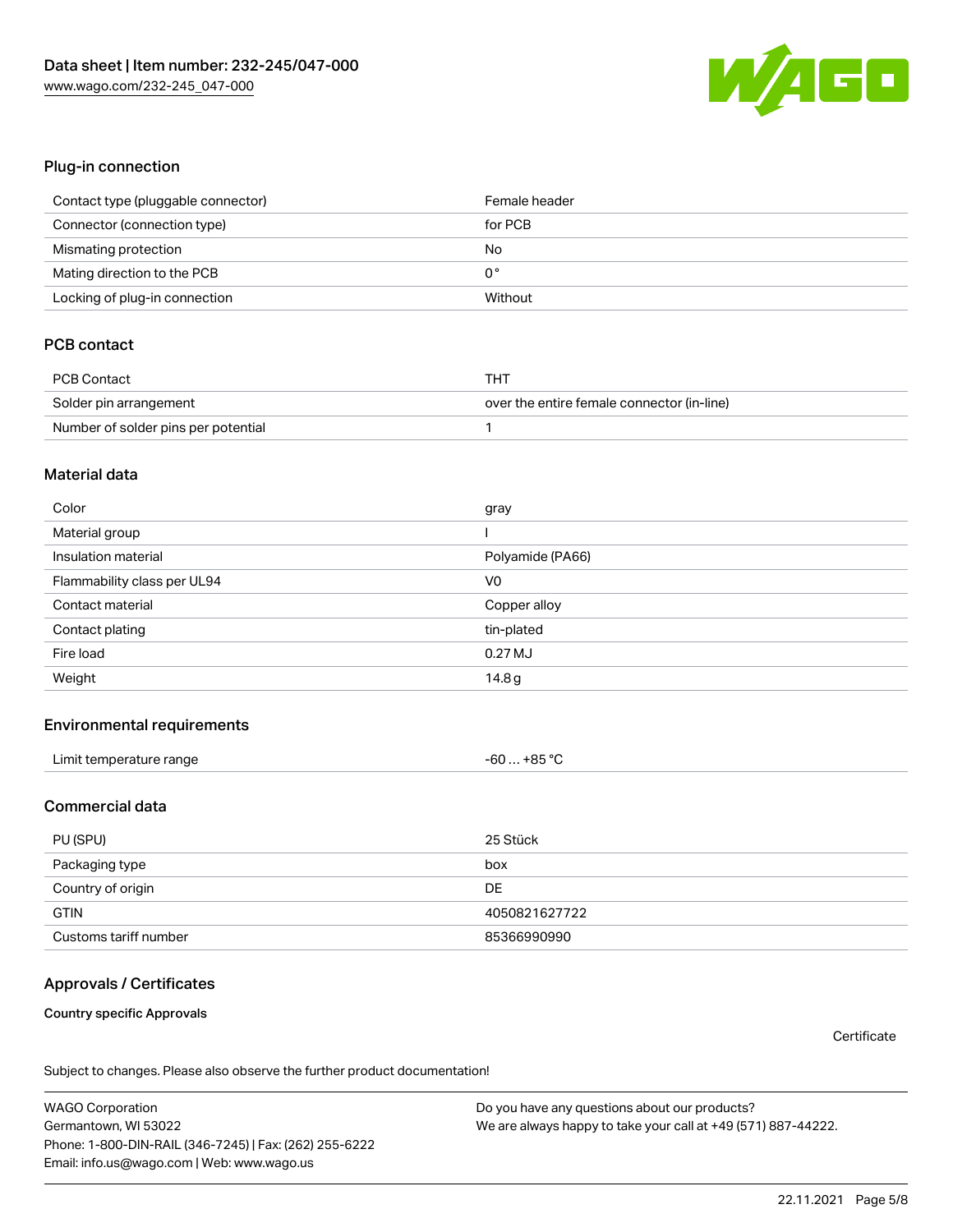[www.wago.com/232-245\\_047-000](http://www.wago.com/232-245_047-000)



| Logo     | Approval                               | <b>Additional Approval Text</b> | name    |
|----------|----------------------------------------|---------------------------------|---------|
| Ж<br>. . | <b>CSA</b><br>DEKRA Certification B.V. | C22.2                           | 1466354 |

Ship Approvals

|                     |                                        |                                 | Certificate |
|---------------------|----------------------------------------|---------------------------------|-------------|
| Logo                | Approval                               | <b>Additional Approval Text</b> | name        |
| ABS                 | <b>ABS</b>                             | $\overline{\phantom{0}}$        | $19 -$      |
|                     | American Bureau of Shipping            |                                 | HG15869876- |
|                     |                                        |                                 | <b>PDA</b>  |
|                     |                                        |                                 |             |
|                     | BV                                     | IEC 60998                       | 11915/D0 BV |
|                     | Bureau Veritas S.A.                    |                                 |             |
|                     |                                        |                                 |             |
| <b>BUREAU</b>       |                                        |                                 |             |
|                     | <b>DNV GL</b>                          | -                               | TAE 000016Z |
|                     | Det Norske Veritas, Germanischer Lloyd |                                 |             |
|                     |                                        |                                 |             |
| <b>UL-Approvals</b> |                                        |                                 |             |
|                     |                                        |                                 | Certificate |
|                     |                                        |                                 |             |

| Logo | Approval                             | <b>Additional Approval Text</b> | name   |
|------|--------------------------------------|---------------------------------|--------|
| 8    | UL<br>Underwriters Laboratories Inc. | <b>UL 1059</b>                  | E45172 |
|      | <b>UR</b>                            | <b>UL 1977</b>                  | E45171 |
| o    | Underwriters Laboratories Inc.       |                                 |        |

#### Counterpart

Item no.231-615 nem 10.231-615<br>Male connector; 15-pole; Pin spacing 5 mm; gray [www.wago.com/231-615](https://www.wago.com/231-615)

# Optional accessories

Testing accessories

Testing accessories

Subject to changes. Please also observe the further product documentation!

WAGO Corporation Germantown, WI 53022 Phone: 1-800-DIN-RAIL (346-7245) | Fax: (262) 255-6222 Email: info.us@wago.com | Web: www.wago.us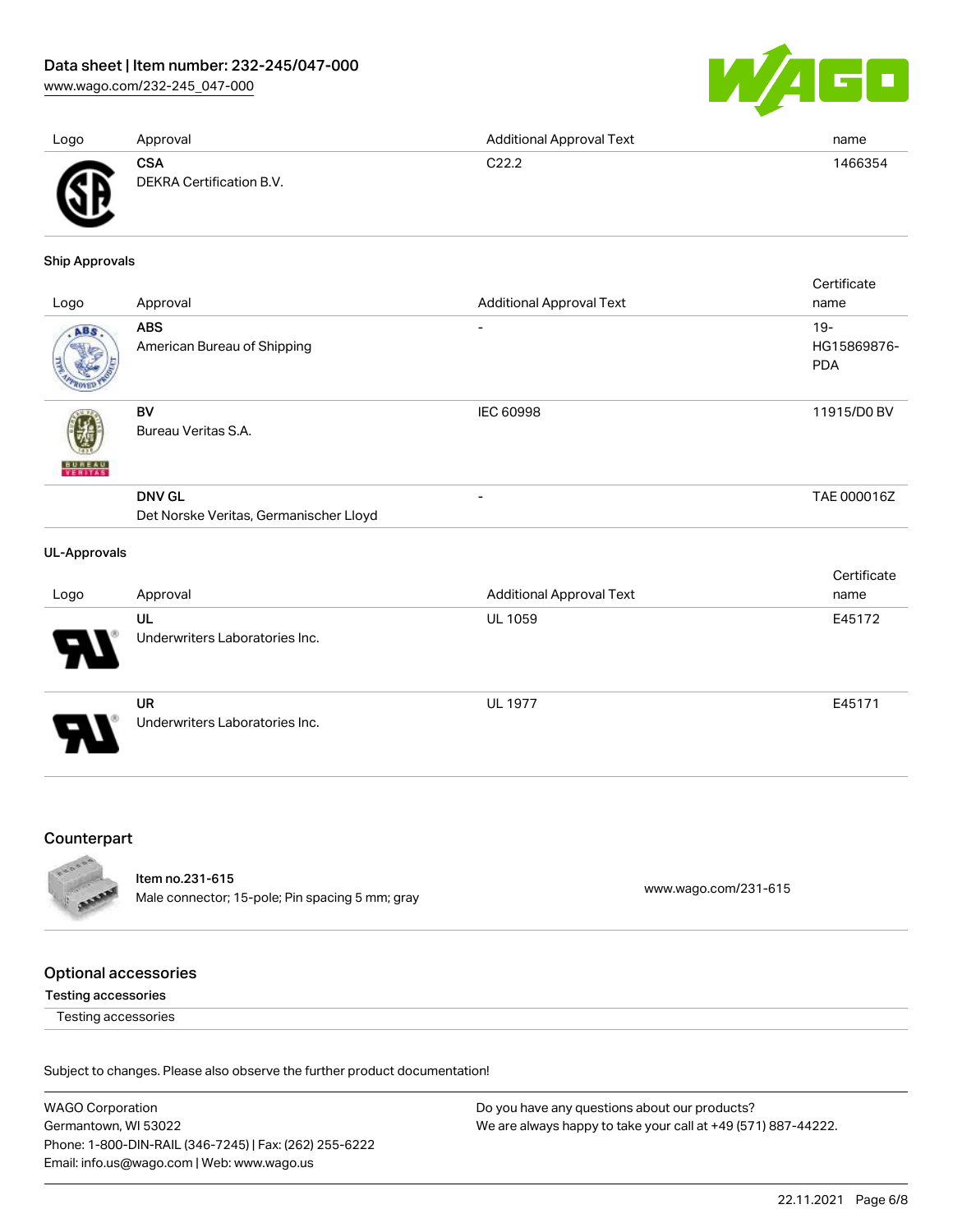

[www.wago.com/231-661](http://www.wago.com/231-661)

Item no.: 231-661

Test plugs for female connectors; for 5 mm and 5.08 mm pin spacing; 2,50 mm<sup>2</sup>; light gray

|                   | <b>Downloads</b>                                                                                                                                                       |            |               |          |
|-------------------|------------------------------------------------------------------------------------------------------------------------------------------------------------------------|------------|---------------|----------|
|                   | Documentation                                                                                                                                                          |            |               |          |
|                   | <b>Additional Information</b>                                                                                                                                          |            |               |          |
|                   | Technical explanations                                                                                                                                                 | 2019 Apr 3 | pdf<br>2.0 MB | Download |
| <b>CAD files</b>  |                                                                                                                                                                        |            |               |          |
| <b>PCB Design</b> |                                                                                                                                                                        |            |               |          |
|                   | Symbol and Footprint 232-245/047-000                                                                                                                                   |            | URL           | Download |
|                   | CAx data for your PCB design, consisting of "schematic symbols and PCB footprints",<br>allow easy integration of the WAGO component into your development environment. |            |               |          |
|                   | Supported formats:                                                                                                                                                     |            |               |          |
| ш                 | Accel EDA 14 & 15                                                                                                                                                      |            |               |          |
| ш                 | Altium 6 to current version                                                                                                                                            |            |               |          |
| ш                 | Cadence Allegro                                                                                                                                                        |            |               |          |
| ш                 | DesignSpark                                                                                                                                                            |            |               |          |
|                   | Eagle Libraries                                                                                                                                                        |            |               |          |
| H.                | KiCad                                                                                                                                                                  |            |               |          |
| ш                 | Mentor Graphics BoardStation                                                                                                                                           |            |               |          |
|                   | Mentor Graphics Design Architect                                                                                                                                       |            |               |          |
| ш                 | Mentor Graphics Design Expedition 99 and 2000                                                                                                                          |            |               |          |
| ш                 | OrCAD 9.X PCB and Capture                                                                                                                                              |            |               |          |
|                   | PADS PowerPCB 3, 3.5, 4.X, and 5.X                                                                                                                                     |            |               |          |
| ш                 | PADS PowerPCB and PowerLogic 3.0                                                                                                                                       |            |               |          |
| ш                 | PCAD 2000, 2001, 2002, 2004, and 2006                                                                                                                                  |            |               |          |
| ш                 | Pulsonix 8.5 or newer                                                                                                                                                  |            |               |          |
|                   | <b>STL</b>                                                                                                                                                             |            |               |          |
|                   | 3D STEP                                                                                                                                                                |            |               |          |
|                   | TARGET 3001!                                                                                                                                                           |            |               |          |
| ш                 | View Logic ViewDraw                                                                                                                                                    |            |               |          |
|                   | Quadcept                                                                                                                                                               |            |               |          |
|                   | Zuken CadStar 3 and 4                                                                                                                                                  |            |               |          |

Subject to changes. Please also observe the further product documentation!

WAGO Corporation Germantown, WI 53022 Phone: 1-800-DIN-RAIL (346-7245) | Fax: (262) 255-6222 Email: info.us@wago.com | Web: www.wago.us